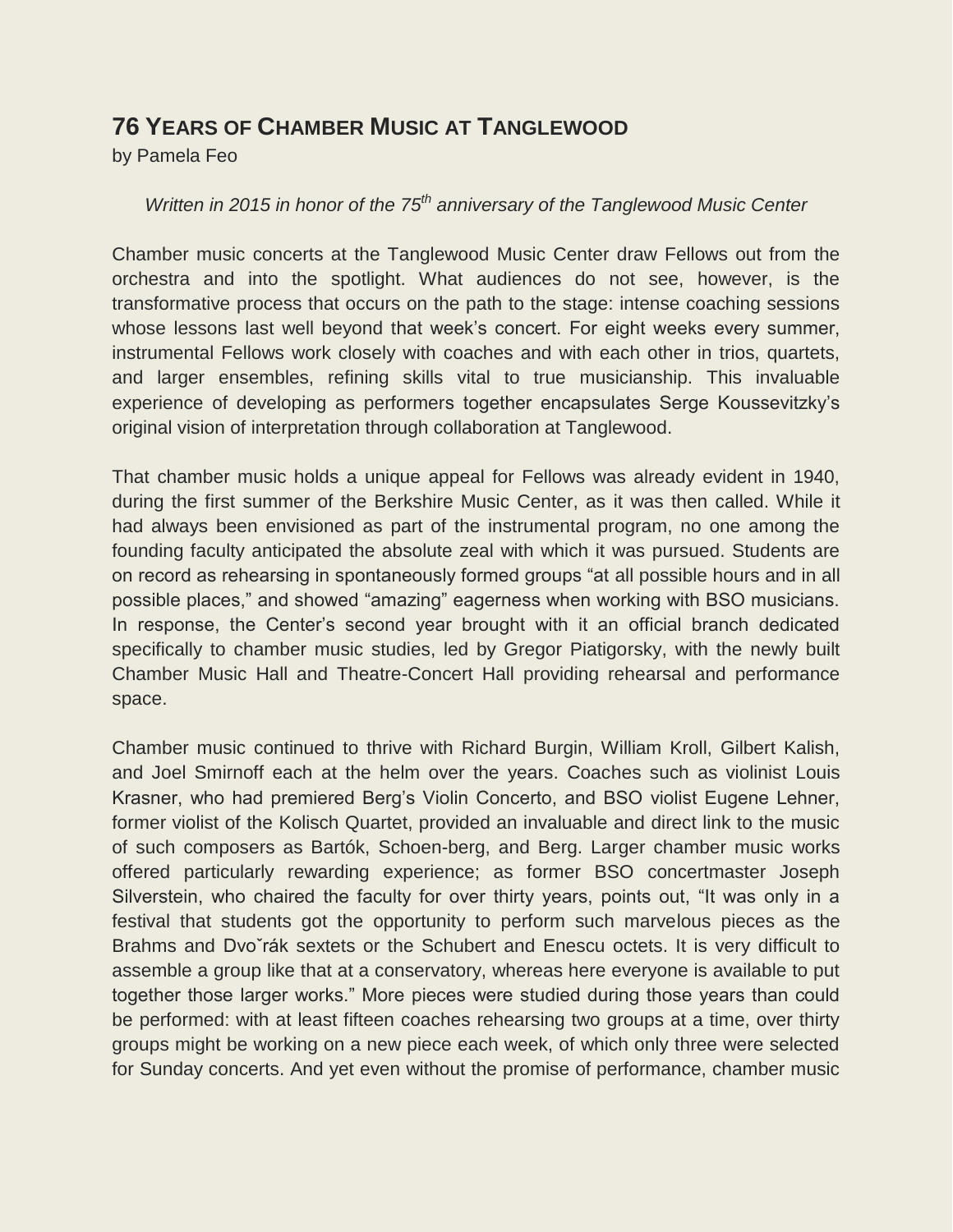remained a compelling reason to study at Tanglewood precisely because of the rewards of the coaching process.

In 1963 incoming BSO Music Director Erich Leinsdorf became the Berkshire Music Center"s new director and proclaimed a renewed emphasis on chamber music. In his first address to Tanglewood students, he eloquently highlighted the spirit of collaboration that is so effectively developed through chamber music studies: "To play chamber music you should alternately assert and submerge your individuality. Chamber music played without personality is a dead letter. Chamber music played as a competition for maximum attention to oneself is no longer chamber music." Leinsdorf"s belief in the value of chamber music enabled it to flourish during his tenure, and it has continued to develop throughout the years since. Even with the demands of regular orchestra rehearsals, seminars, and master classes that make up the TMC experience today, Fellows must carve out time for rehearsals and coaching sessions to keep up with a demanding chamber music concert schedule. In addition to the longstanding Sunday-morning concert series, Fellows now also perform in Saturday-evening Prelude concerts prior to BSO Shed performances, as well as in numerous other concerts throughout the summer, with certain programs dedicated solely to brass, percussion, or woodwinds. In 1994 the completion of Seiji Ozawa Hall gave these concerts a new home in a world-class performance space particularly suited to the acoustics of a small ensemble, while its open back wall allows the music to carry over the grounds in iconic Tanglewood fashion. Fellows share this space with such illustrious guest artists as Yo-Yo Ma and Emanuel Ax, who also act as coaches.